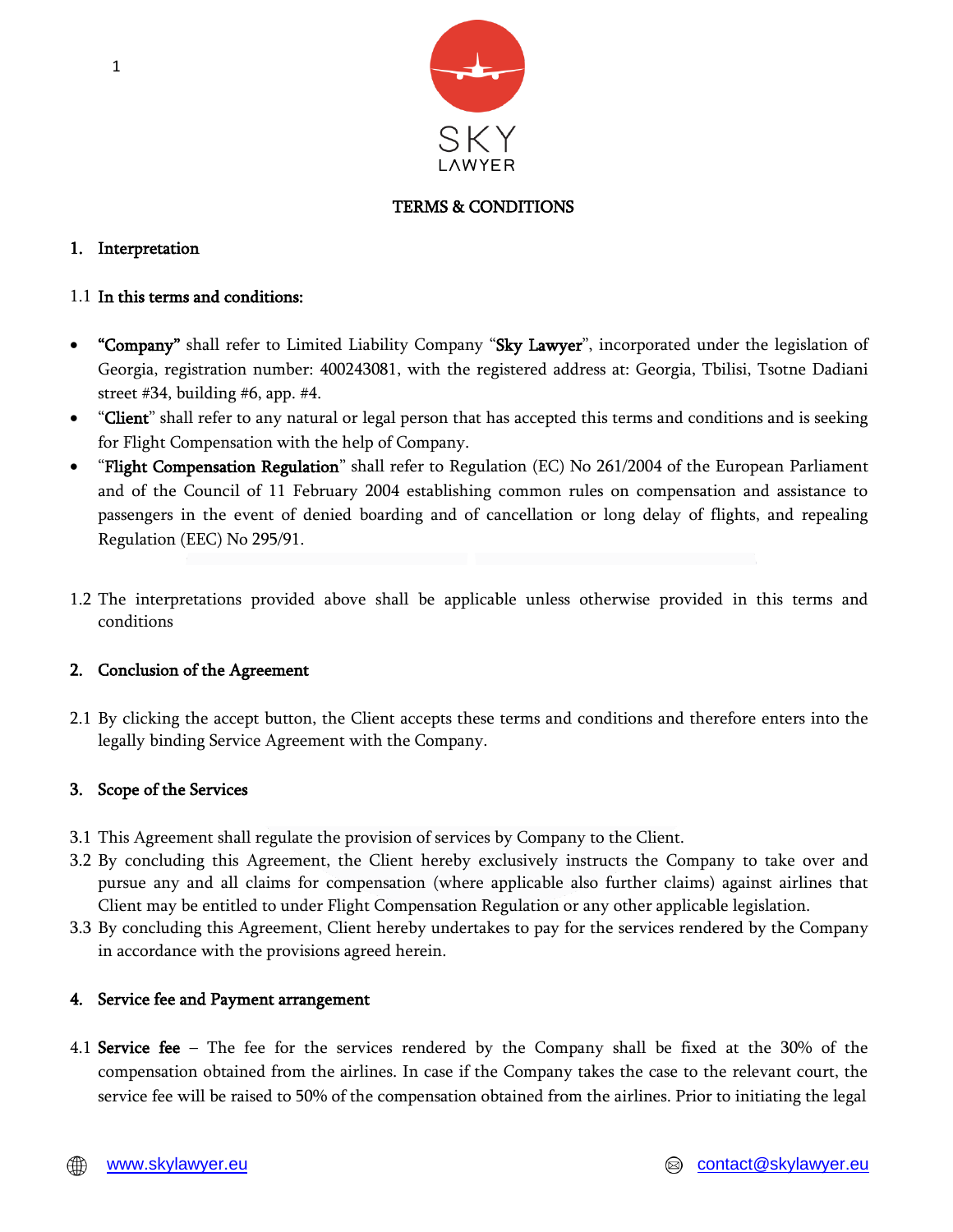

proceedings, Company shall inform the Client about the consequences of such proceedings. The initiation of the legal proceedings is subject to the approval by the Client.

- 4.2 Preconditions of the service fee The Client shall be obligated to pay the service fee only if and after Company successfully enforces the claim and obtains the compensation from the airlines.
- 4.3 Payment arrangement All compensation obtained from the airlines will be transferred to the bank accounts of the Company, which is hereby agreed and accepted by the Client. Therefore, Company is duly authorized by the Client to request the airlines the transfer all compensations of the Client on the bank accounts of the Company. The Company is entitled to retain its service fee from the amount of compensation paid by the airline and transfer the remaining amount to the bank account of the Client. The Company will transfer the compensation to the Client within 3-5 working days from the date when the compensation paid by the airline is received on the accounts of the Company, provided that the Client has submitted its bank account information to the Company. The Company shall not be liable for any consequences caused due to the Client giving wrong bank account information
- 4.4 Compensation paid by the airline directly to the Client In case if the airline directly transfers the compensation on the bank account of the Client, the later shall be under the duty to pay the service fee to the Company within 5 working days from the date when the Client receives the compensation, through the transfer on the bank accounts of the Company provided on the web-page: [www.skylawyer.e](http://www.skylawyer./)u.
- 4.5 Bank costs The Company shall not bear any costs or commission fees related to the transfer of the compensation to the Client. In case of shared booking, Company shall be entitled to transfer all payments to a single account if the Clients so instruct the Company.

#### 5. Service provision

- 5.1 Submission of information and materials For the purposes of the service provision, the Client shall ensure the submission of all relevant papers and information to the Company, which would typically include (but not limited to) the following: Copy of the Client's passport, copy of the boarding pass, e-ticket, etc. The Client shall also provide to the Company any other document and information as per reasonable request of the Company.
- 5.2 Full and correct data The data requested by the Company shall be submitted fully and correctly and shall be amended without delay if the data provided change after registration or if Client notices that it has submitted incorrect data. This applies in particular to the data Client provides with respect to the flight details, address, phone number, e-mail address and any other data as per the request of the Company. If the Client provides incorrect or incomplete data, Company reserves the right to assert its claim against the Client for the resulting damages.
- 5.3 Service provision Based on the information and materials submitted by the Client, Company shall assess the merits of the case and whether a claim on the grounds of such flight data could be successful. If Company estimates that the flight data provided by the Client is sufficient and claim could be successful,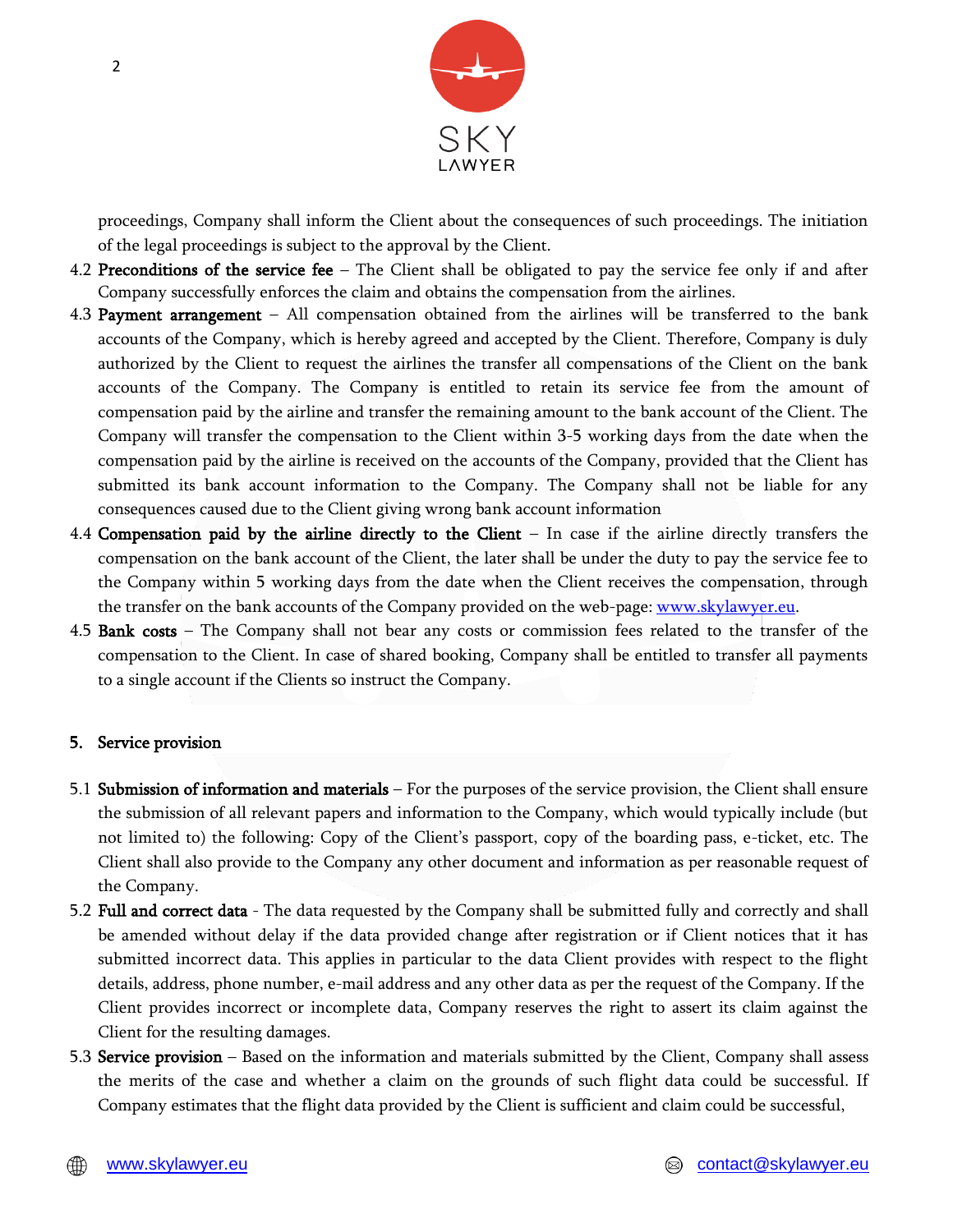

Company shall communicate and negotiate with the airlines and pursue the claim for compensation on behalf of the Client. If Company considers that the information provided by the Client is not sufficient for the successful case, it shall inform the Client about that and not pursue the claim. In any event, the decision of the Company not to pursue the claim of the Client shall imply the automatic termination of this Agreement and the Company shall not be requested to render services or held liable for any fees/damages.

- 5.4 Litigation and proceedings The Client hereby grant the right to the Company to take the case to the Court or to initiate any other legal proceeding in any other competent authority, if so decided at the sole discretion of the Company. If any third party requires any additional document proving the representation by the Company, other than this Agreement and the PoA, the Client, following the guidance by Company, shall as soon as possible provide to the Company any such documents.
- 5.4.1 If, after assessing the merits of the claim, the Company considers that pursuit of the claim in the litigation or any other legal proceeding has low chances of success, the Client will be informed, and Company will not pursue the claim and therefore terminate the services.
- 5.4.2 If litigation or any other legal proceedings are initiated to pursue the claim, the Client shall be exempt from all costs incurred if the claim is not successful. In case of success or settlement in proceedings, Company shall cover any costs incurred that are not covered by the respective airline. If the claim is successful, and the Client receives compensation, the Client agrees that all costs incurred by Company and claimed from the airline goes to Company.
- 5.4.3 The Client confirms its acknowledgment that Company has sole discretion to accept and/or reject any settlement offer with respective airline while acting in the best interests of the Client. This Agreement is considered as sufficient and valid legal ground for such discretion to be legally effective. The Client is entitled to revoke this acknowledgment at any time.
	- 5.5 Not a guarantee Even if the Company estimates that the claim submitted by the Client can be successful, it shall not constitute a binding promise from the Company on any positive result for the Client. Nothing in this Agreement and nothing in Company statements will be construed as a promise or guarantee about the outcome of the Client's matter. Client recognizes that Company is not able to make any such promises or guarantees and that any comments regarding the outcome of your matter are expressions of opinion only.
	- 5.6 Power of Attorney (PoA) The Client shall sign the form of the Power of Attorney provided on the webpage of the Company to allow the Company to render the services. Alternatively, the Client is entitled to issue the PoA to Company by printing the PoA, signing and sending the scanned version of the signed PoA through e-mail to the Company. In certain cases, the Company may request the Client to submit the PoA verified by the public notary. Shall that be the case, the Company shall inform the Client in advance.
	- 5.7 Currency of payment The Company will pay the compensation obtained from the airline on the bank account provided by the Client. According to the legislation of Georgia, Company is not entitled to make such payments in foreign currency within the territory of Georgia. Therefore, the Company will pay the compensation in Georgian Lari (GEL) provided that the bank account submitted by the Client is operated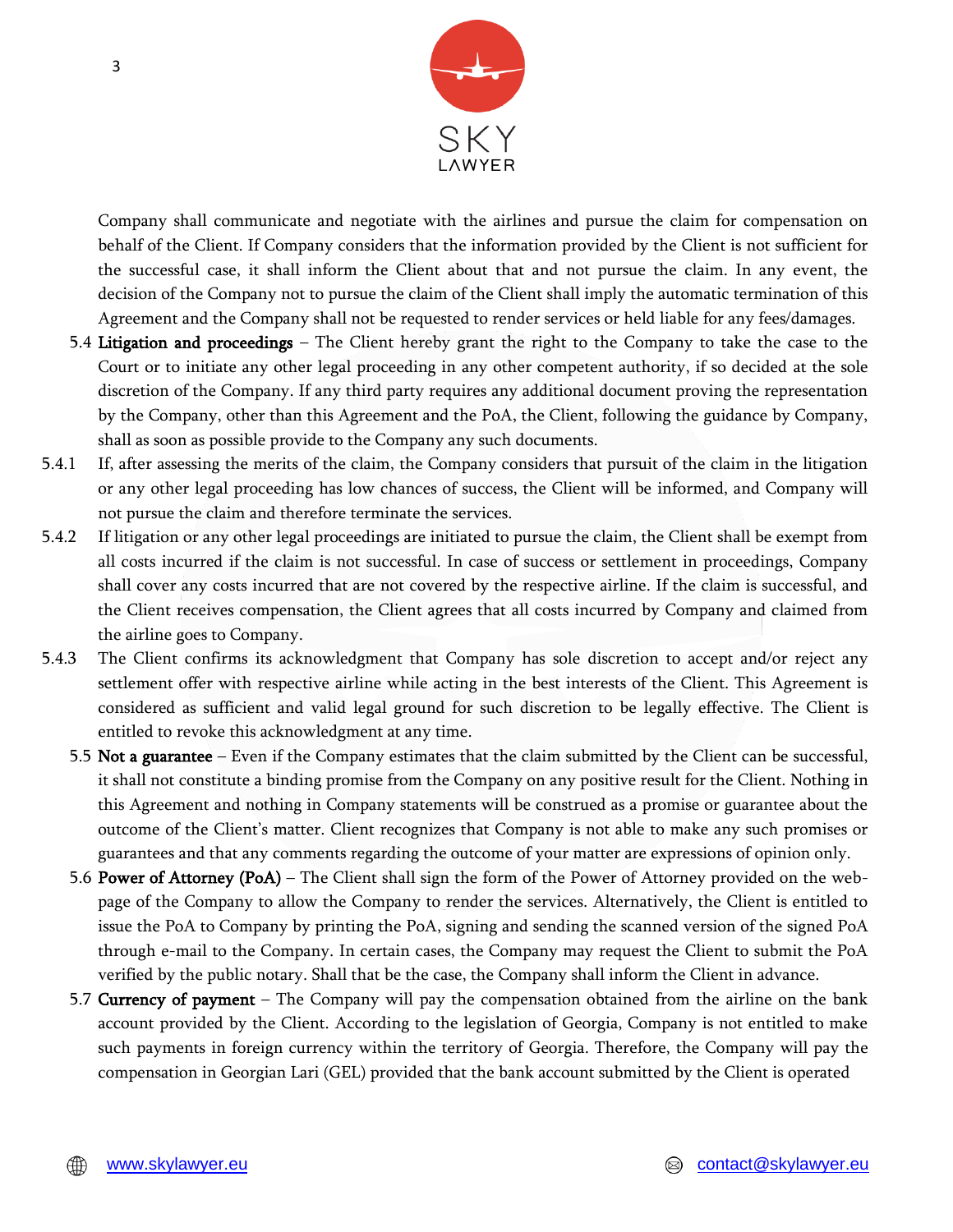

by Georgian commercial bank. The Company will pay the compensation in EUR, provided that the bank account provided by the Client is operated by Non-Georgian commercial bank.

5.8 Exchange rate – In case if Company transfers the compensation to the Client in GEL, it shall transfer the equivalent amount of GEL pursuant to the standard exchange rate fixed by JSC "TBC Bank" (ID: 204854595) on the date of conversion. The Company shall be entitled to select the conversion date of EUR to GEL. The Company is not an expert in finance and currency predictions, therefore it shall not be liable for any damages, losses arising out of currency fluctuations.

## 6. Rights and Obligations of the Parties

- 6.1 All rights granted by this Agreement or by the PoA to the Company shall be limited to the scope of the services referred above.
- 6.2 For the purposes of due service provision, the Company is entitled to assign its rights arising out of this Agreement to any other third party, without additional and separate consent of the Client.
- 6.3 The Company is obligated to perform the services considering the principles of good faith and fair dealing, take all reasonable measures and use all professional skills and expertise in the best interests of the Client.
- 6.4 The Client undertakes to take all reasonable measures to assist the Company during the provision of services.

## 7. Exclusivity

- 7.1 The Client hereby grants the Company right to pursue the claim on behalf of the Client exclusively.
- 7.2 Until the Client has terminated this Agreement, pursuant to the provisions included herein, Client undertakes not to hold direct communications with the airlines in any form possible, for the purposes of obtaining the compensation. In case if airline communicated with the Client directly, the latter shall abstain from such communication and inform the Company about such event as soon as possible through email. Client also undertakes not to conclude any similar agreement with any other companies on the same subject matter or instruct them to pursue the same claim, take legal action or dispose of the Claim.

## 8. Termination

8.1 The Client is entitled to terminate this agreement without any reasons within 14 days from the date of the conclusion of this agreement by sending the termination e-mail to the Company, indicating the flight details and passport number of the Client. In any case, if by the time of the unilateral termination of this Agreement by the Client, the Company has already submitted the claim to the airlines, the Company shall be entitled to its service fee provided that the claim is successful.